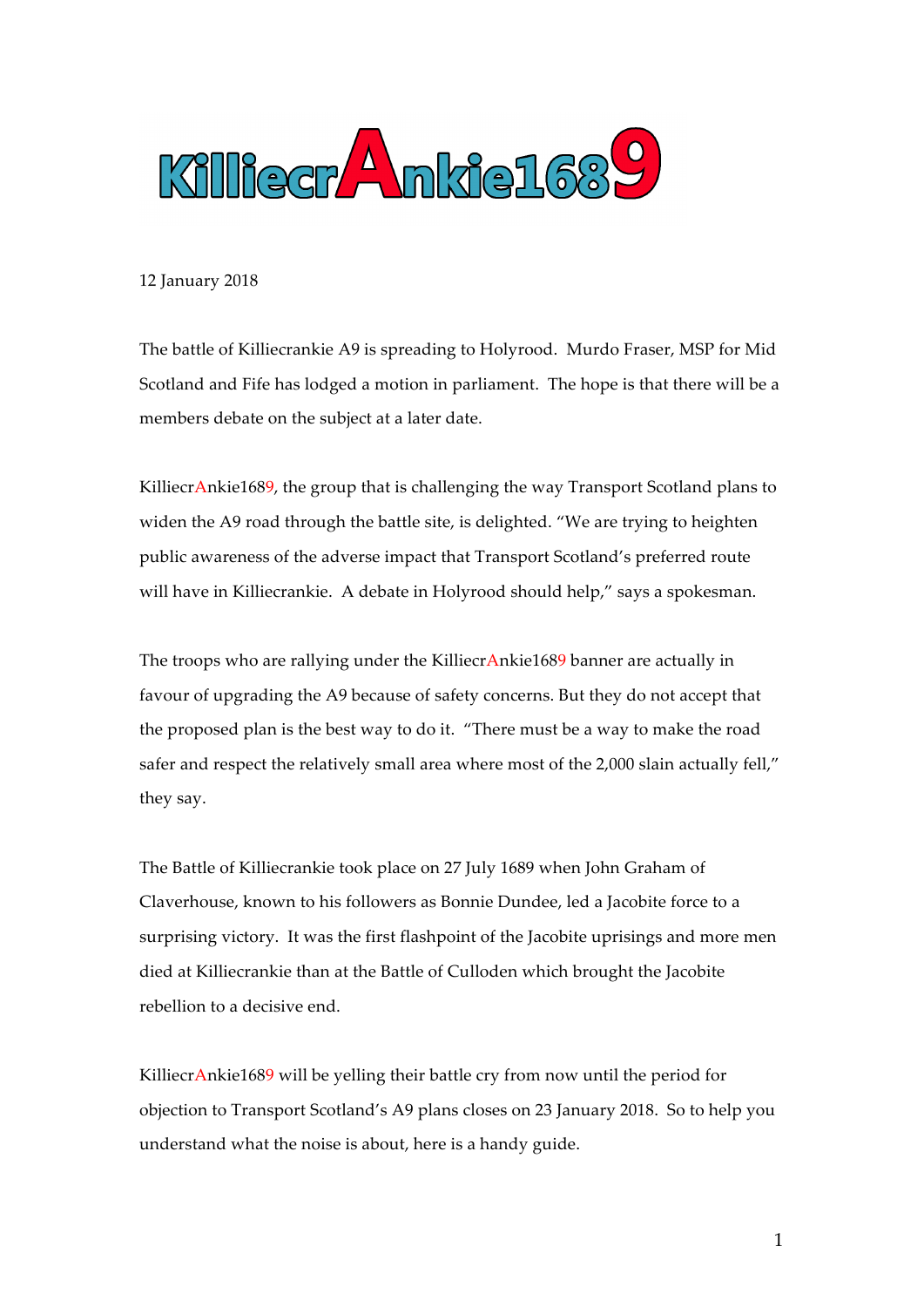## Q Who is KilliecrAnkie1689?

A It comprises some residents of Killiecrankie who are worried about how the proposed route for the A9 dualling will be built on the battle site.

## Q When was KilliecrAnkie1689 formed?

A Very recently, after the Environmental Statement and draft Road Orders were published. In other words after the final plan for the A9 was published.

Q What does KilliecrAnkie1689 want?

A It wants to gather as much support as it can from everyone interested in Scottish history and heritage so that so that the new A9 road is well planned in a sensitive way .

Q Why is KilliecrAnkie1689 making such a noise now? This plan has been years in the making.

A Until now, ordinary householders and individuals have practically no say in decisions. The only time ordinary individuals have an opportunity to express an opinion is during an 8-week period that started when the final plan was published at the end of November.

Q When will the 8-week period run out?

A On 23 January 2018. After that date, Transport Scotland does not need to heed any comment from a member of the community.

Q Is KilliecrAnkie1689 against the A9 dualling programme?

A No. KilliecrAnkie1689 is in favour of upgrading the road. But it wants one that suits the community and is more sensitive to the battlefield.

Q Surely the battle site is already ruined by the road going through it? What can you achieve now?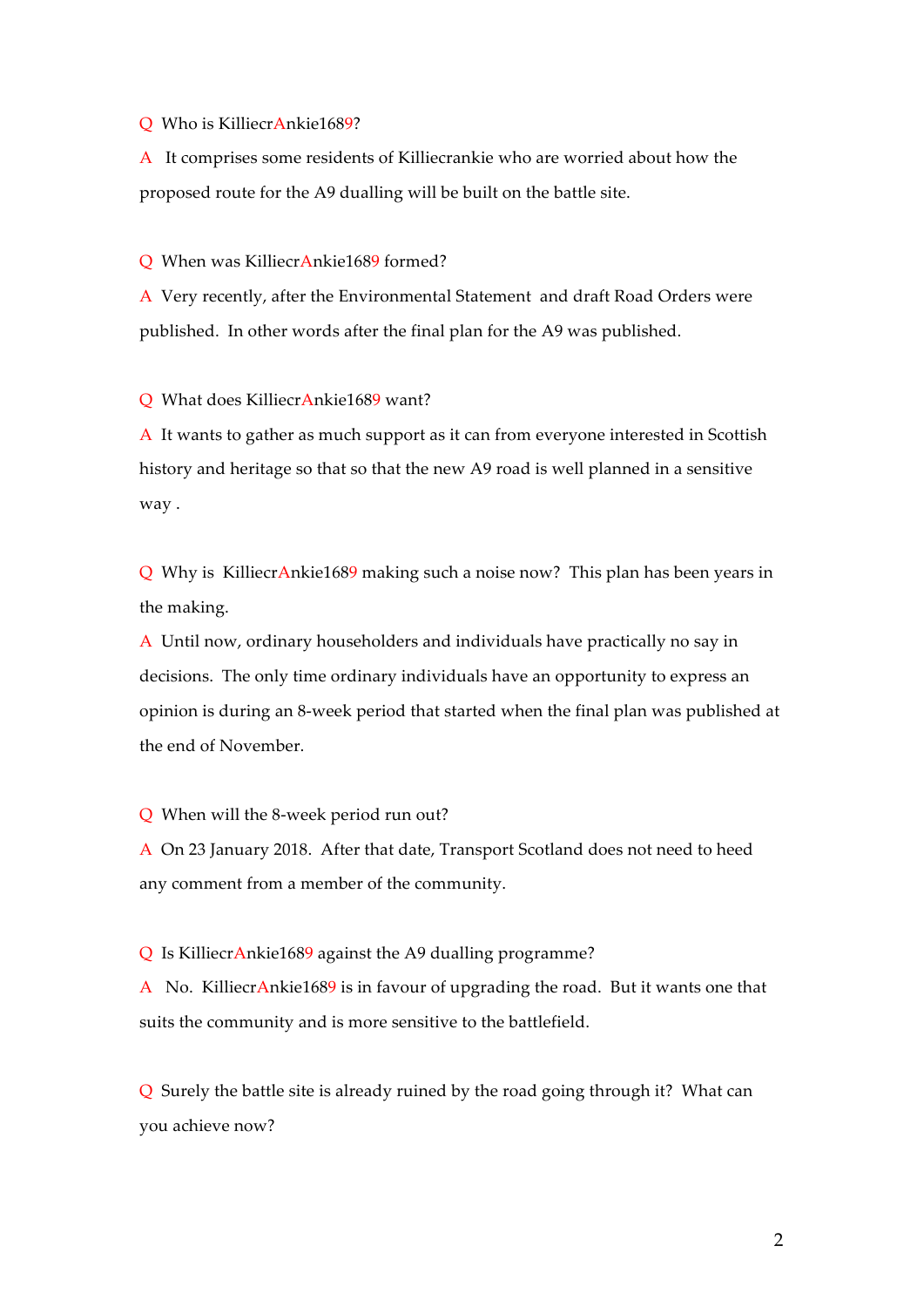A The original road was built in the 1970s without much thought towards history or heritage. Attitudes have changed significantly since then and so has policy on our historical environment. KilliecrAnkie1689 wants Transport Scotland to comply with all requirements to make sure that our cultural heritage is conserved and enhanced.

Q Is this just a way of getting the route shifted?

A KilliecrAnkie1689 comprises lay people who are not qualified to plan an alternative route. But there must be another way of dualling the road AND respecting the battle site.

Q What is the main problem with the design that is proposed?

A This route requires all the widening to be done on the northbound carriageway. That means building a wider road on a slope. Thousands of tonnes of material will have to be dumped along the northbound carriageway to build the new carriageway up to the level of the existing road. This will ruin key features of the battlefield.

Q Why does that matter? The road is there already.

A The area that will be bought to widen the road and create new lay-bys comprises the key area where men died. The battle site is quite large. The boundary extends way up the hill and down into the Pass. The actual area of hand-to-hand combat – the blood field – is quite small. This is the area where the new road is to go.

Q Why is the Battle of Killiecrankie significant?

A The name has entered popular imagination because it was the first engagement of the period of the Jacobite rebellion. The Jacobite leader was John Graham of Claverhouse, Viscount Dundee, known as Bonnie Dundee to his followers. He was killed leading his men and though the battle counted as a Jacobite win, this particular uprising failed probably because Dundee was killed.

Q Why should this battlefield get special treatment?

3